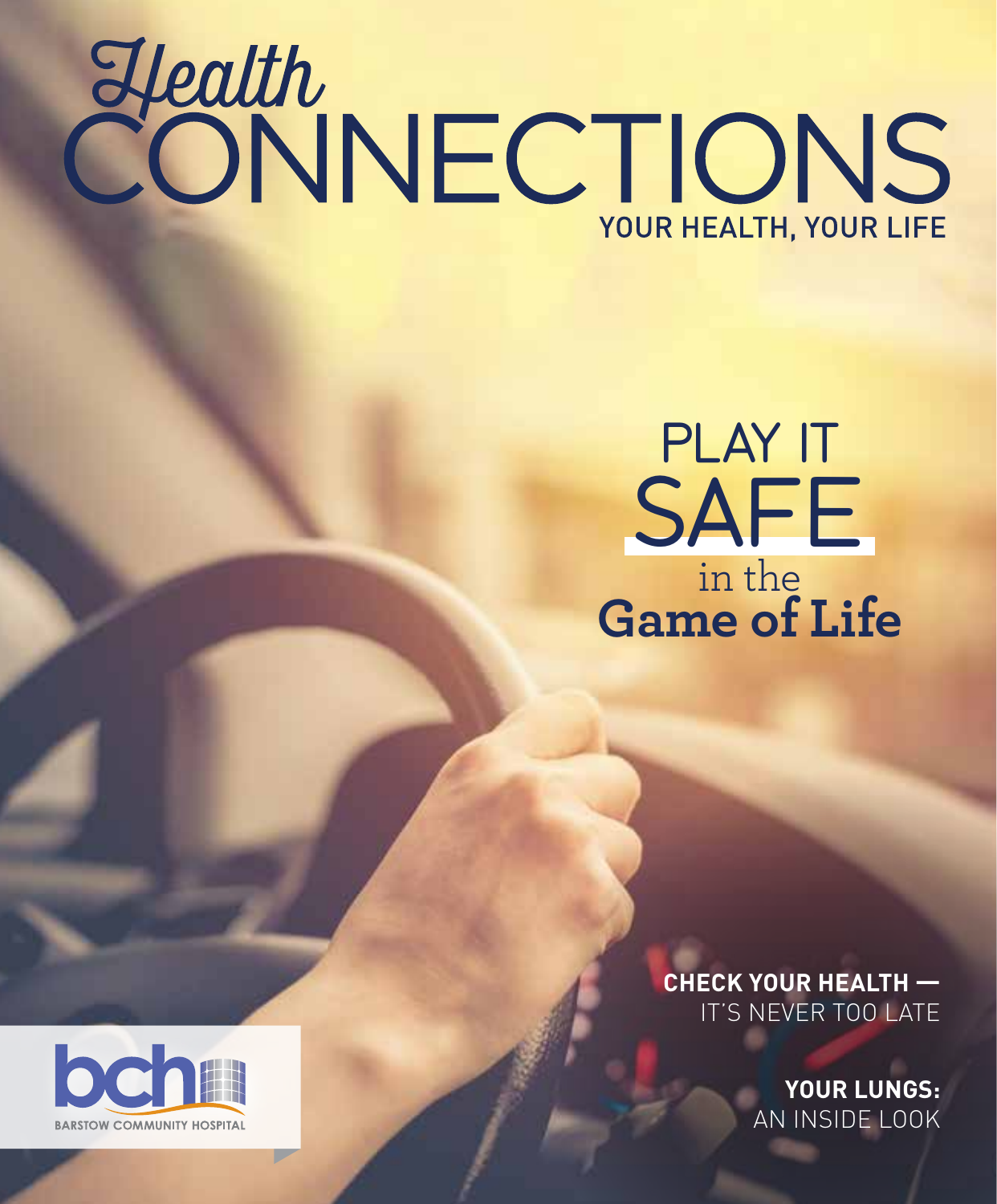## Lost in a Haze **VAPING:**

You may have heard about people turning to vaping to help them stop smoking. Does it work? Is it safe?

Like cigarettes, e-cigarettes contain nicotine and other chemicals. So, while someone with a nicotine addiction might find relief in vaping, they won't put an end to their addiction. Others who have never smoked can become addicted to nicotine through e-cigarettes. In fact, research published in *Pediatrics* has found that teenagers who vape are more likely to smoke traditional cigarettes.

E-cigarettes themselves are not terribly safe, since they're unregulated. There's no way of being sure what chemicals they contain; poisons such as formaldehyde and antifreeze have been found in e-cigarettes. Even e-cigarettes marketed as "nicotine-free" have been found to contain nicotine, which is known to be harmful to cognitive development in adolescents. And because e-cigarettes are often flavored like fruit or candy, they're particularly attractive to younger age groups.

When it comes to vaping, the best advice is: Don't! And be sure your children and teenagers are wellinformed so they can make sound decisions about e-cigarettes.



Lung issues? Consider a pulmonary function test. These noninvasive exams measure how well your lungs work, which allows the BCH medical team to create a plan to help you breathe easy again. To find a lung health specialist in the Barstow area, call (760) 301-5693.

## BETTER LATE THAN NEVER!

You didn't get your flu shot for how many years, now? No matter, because you never get the flu, right? Why not skip the 2018-19 season, too.

Sadly, this thinking isn't grounded in reality. You don't get vaccinations and screenings because you're sure to get sick without them  $-$  you get them to prevent or mitigate the rare, but very possible, chance you might get sick.

Here are some screenings and shots that people typically avoid or forget — and why they're important.

| <b>SCREENING OR VACCINATION</b>    | <b>BENEFITS TO YOU</b>                                                                                   |
|------------------------------------|----------------------------------------------------------------------------------------------------------|
| <b>Cervical cancer (Pap smear)</b> | Identifies abnormal cervical cells, precancerous lesions and<br>early cervical cancer                    |
| <b>Mammogram</b>                   | Can reduce number of breast cancer deaths in women<br>ages 40-74                                         |
| <b>Colorectal cancer</b>           | Can often detect and remove polyps before they become<br>colon cancer                                    |
| <b>Tetanus</b>                     | Can prevent tetanus, a disease that requires immediate<br>medical attention                              |
| <b>Hepatitis A</b>                 | Can prevent hepatitis A, a disease that may cause liver problems<br>and death                            |
| Pneumococcal                       | Can protect against pneumococcal disease that kills more<br>than 16,000 adults age 65 and older annually |

*\*Screening and immunization data from the Centers for Disease Control and Prevention*



Love helps build healthy bodies. Doubt it?

- Extreme emotional distress can cause broken heart syndrome or lead to short-term heart muscle failure.
- Getting frequent hugs may improve immune response and reduce stress.
- $\bullet$  For men, love and support from a significant other reduces their chances of duodenal ulcer and angina.
- The quality of intimate relationships (positive or negative) can raise or lower your risk for coronary heart disease.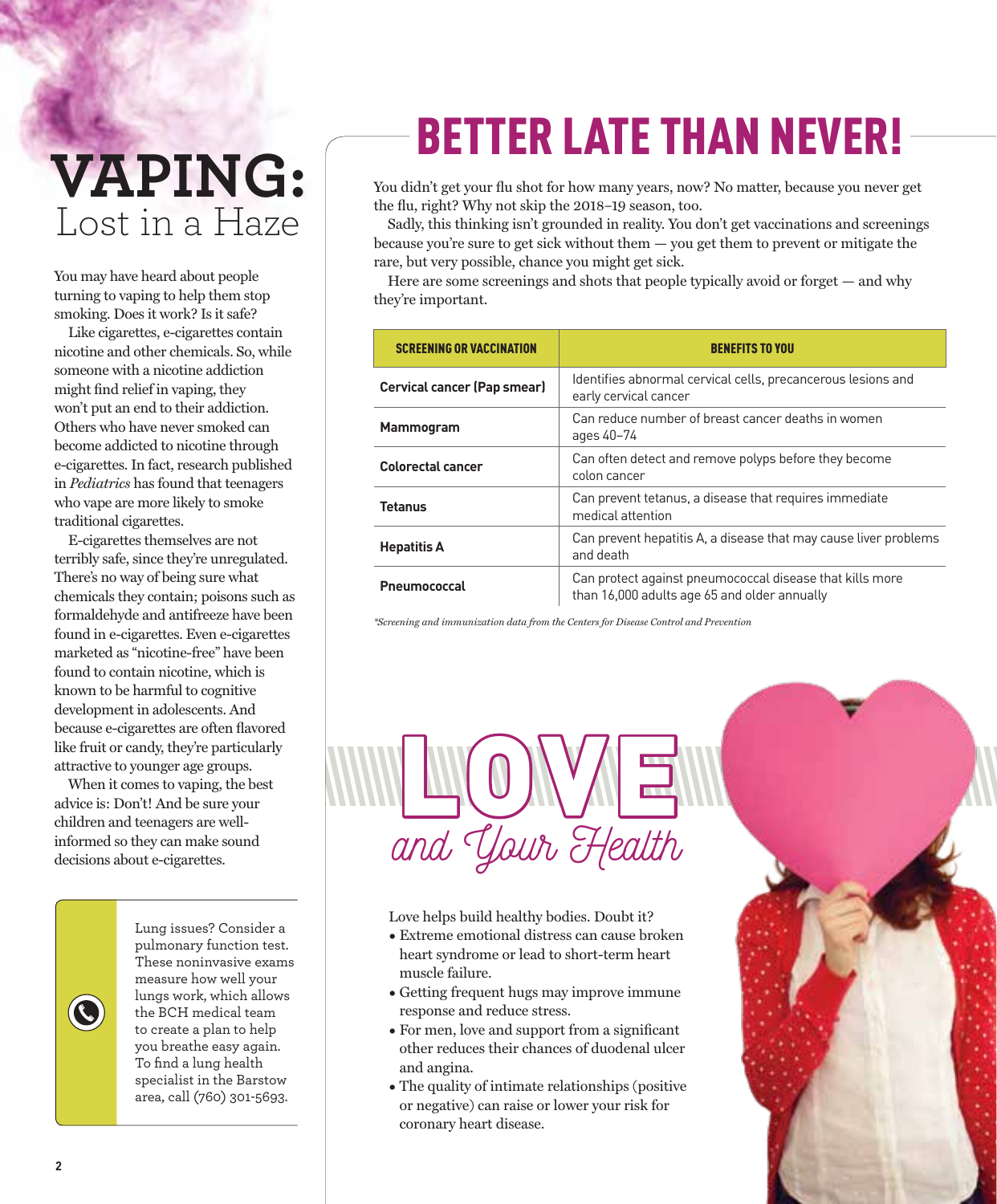## HEART ATTACK 'Tis the Season **FOR**

Seasonal heart attacks are a real thing, and they're an annual threat to your health.

Did you know you may be more likely to suffer a heart attack when you need to bundle up? In fact, there is such an increase of heart attack occurrences during the colder months that the American Heart Association (AHA)'s journal *Circulation* published a study on the winter holiday season as a risk factor for cardiac and noncardiac death.

#### **COMMON CARDIAC CULPRITS**

When cold weather sets in, it can result in narrowed blood vessels and arteries, limiting blood flow and reducing oxygen to your heart. However, other heart attack causes are more under your control. These include:

- being constantly on the go
- exposure to wood smoke
- increased intake of unhealthy foods and alcohol
- stress connected to the holidays (financial demands, busier schedules, etc.)

#### **DIY PREVENTION**

To reduce your holiday heart attack risk, limit stress. Remember — your house doesn't have to be the most decorated on the block, and tense moments at family gatherings aren't all your fault. When you feel stress piling up, find a quiet place and practice deep breathing exercises, or find a good book to read.

Along with reducing stress, do your best to maintain a healthy diet, drink only in moderation, exercise regularly, bundle up when outdoors, avoid wood smoke and keep a manageable schedule.



As an American College of Cardiology-accredited Chest Pain Center, Barstow Community Hospital has achieved a higher level of expertise when caring for patients who arrive with heart attack symptoms. Visit BarstowHospital.com and search "chest pain center" to learn more.

#### **TURN THE BEAT AROUND**

Kenneth Dizon, D.O., Cardiologist and independent member of the medical staff at Barstow Community Hospital, reminds us that arrhythmia, a condition that causes the heart to beat faster or slower, can cause shortness of breath, chest pain, a fluttering feeling in the chest or other troublesome symptoms. Left untreated, the condition can be life-threatening.

"Anytime you feel your heart beating erratically, slower or faster than usual or in other atypical patterns, seek medical evaluation," Dr. Dizon says. "Depending on your symptoms, your physician may recommend testing to monitor the electric impulses and rhythm or the size, structure and motion of your heart. With an appropriate diagnosis, treatment can begin and you can get back to life, one beat at a time."

*To find a local cardiologist, call Barstow Community Hospital's Find-a-Physician referral line at (760) 301-5693.*

*Dr. Dizon is an independent member of the medical staff at Barstow Community Hospital.*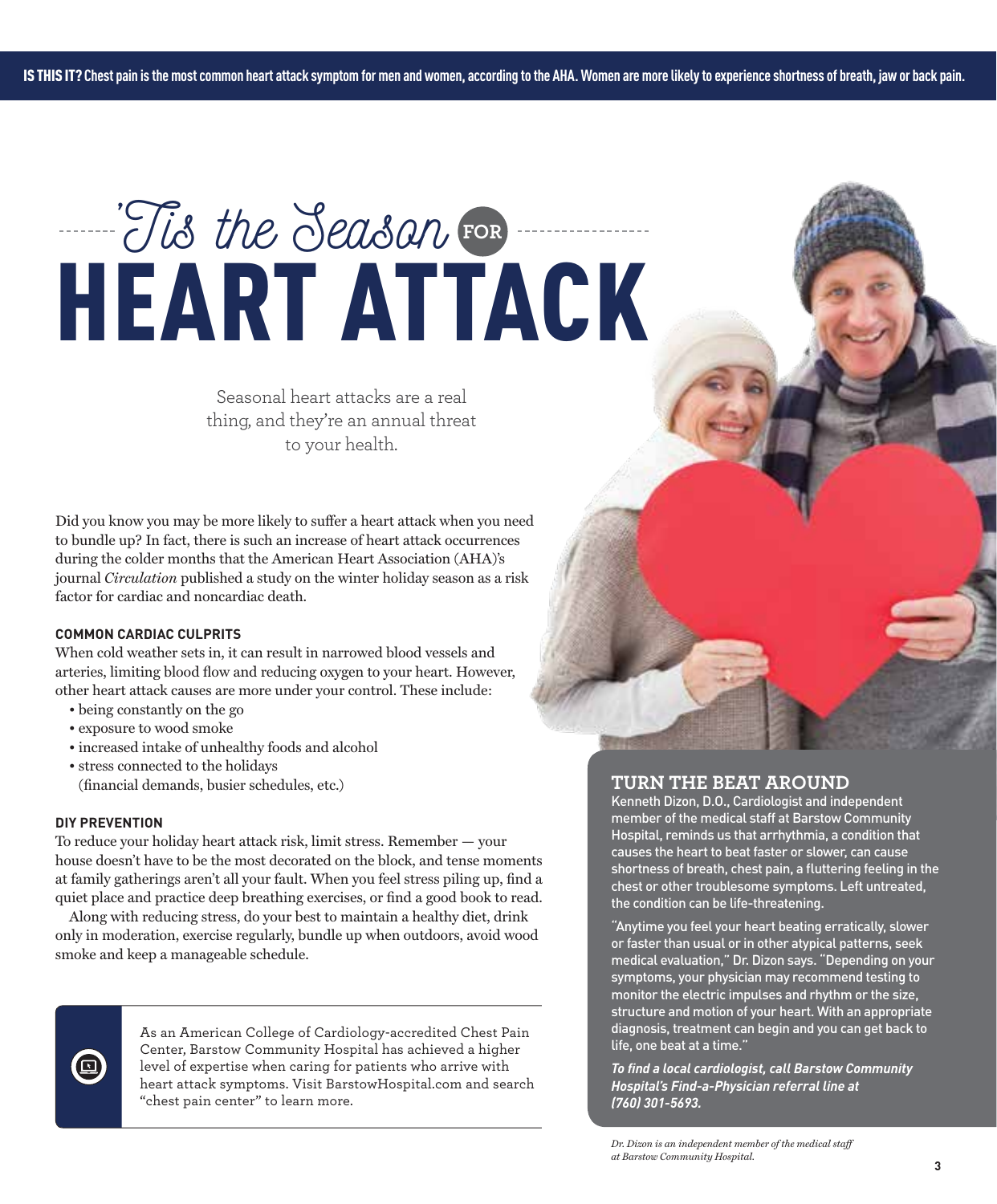# **SAFETY***Checkup*

Are you up to date on the latest safety precautions? Check out these tips to help safeguard your family's health.

### Notice

**Fire is not the only household burn hazard. Burns can also be caused by chemicals, steam, hot liquids, gases, friction or electrical current.**

#### **COOL, COVER, COMFORT**

For minor burns, apply cool not cold or icy — water. Bandage loosely with sterile gauze or a nonstick bandage. If needed, use over-the-counter medications, such as acetaminophen, ibuprofen or naproxen, to relieve pain.

**First-degree burns** damage the top layer of skin, causing redness, swelling and pain.

**Second-degree burns** damage the outer skin and the dermis, the underlying skin layer.

**Third-degree burns** destroy both layers of skin and damage the tissue below. These serious burns require immediate emergency medical care.

**ARE YOU FLYING BLIND?** 

According to the Federal Motor Carrier Safety Administration, texting drivers take their eyes off the road for an average of 4.6 seconds. At 55 miles per hour, that's the length of a football field.

> **To check the laws in your state, visit the Governors Highway Safety Association (GHSA) website at GHSA.org/ State-Laws.**

#### **WHEN TO CALL THE DOCTOR**

Most minor burns will heal on their own, but call 911 or head to the emergency room if the skin is broken or charred, the burn is larger than three inches across, or is located on the face, hands, feet, genitals or a major joint such as the knee or shoulder.

#### True or False?

- **Q:** Applying butter soothes a burn.
- **A: False.** Greasy substances such as butter and oil do not make burns feel better and may increase the risk of infection.

#### **STEER CLEAR OF TROUBLE**

Just about everyone knows that the safest course of action is to avoid using a cell phone while driving. Yet in a recent AT&T-sponsored survey, 61 percent of drivers admitted to texting, 28 percent reported surfing the internet and 17 percent said they take selfies behind the wheel.

**DON'T TEXT** Concerned state lawmakers are taking action to curtail these hazardous behaviors. While no state currently prohibits all cell phone use by all drivers, new and increasingly strict legislation is being added to the books every year.

DRIVE!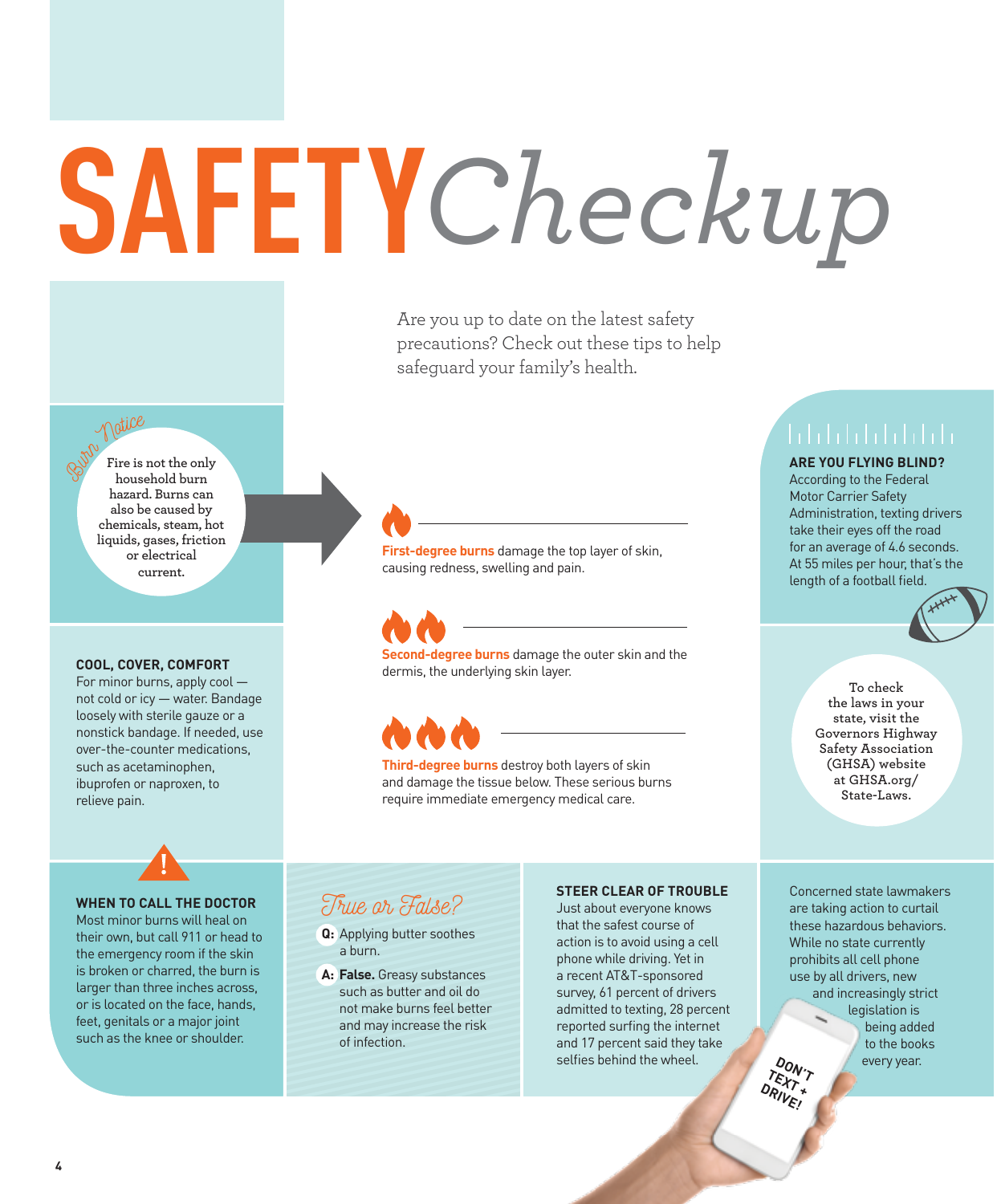#### **WOMEN ARE DIFFERENT FROM MEN**

Ladies, watch for these less-common signs of heart attack, including:

- dizziness, light-headedness or fainting
- nausea or vomiting
- pain in the jaw, neck, back or stomach
- sudden indigestion, heartburn or persistent belching
- sweaty, clammy or chilled feeling
- unusual fatigue
- Women are more likely to experience these signs of stroke:
- fast or fluttering heartbeat
- nausea or vomiting
- shortness
- overall weakness
- of breath

• persistent hiccups

#### **TWO SIDES TO SAFE SLEEP**

When it comes to the safest sleeping conditions for baby, there are two sides to the story.

According to new recommendations by the American Academy of Pediatrics, the safest sleep environment for baby is:

- a crib with only a tight-fitting sheet, no soft bedding, bumpers, pillows or toys
- in the parent's bedroom on a separate surface for at least the first six months and preferably the first 12 months of life
- on his or her back on a firm sleeping surface such as a crib or bassinet

#### **SAY SOMETHING** Quick treatment for heart

attack or stroke can save a life. Know the signs and call 911 right away.

**SEE SOMETHING,** 

#### **COMMON STROKE SYMPTOMS INCLUDE SUDDEN:**

- confusion
- coordination problems, such as stumbling or losing balance
- difficulty seeing, such as blurriness or double vision
- severe headache
- trouble speaking or understanding others
- weakness or numbness on one side of the body

#### **COMMON HEART ATTACK SYMPTOMS INCLUDE:**

- chest discomfort (pain, pressure, fullness or squeezing sensation)
- pain in one or both arms
- shortness of breath

### What's the Difference?

**Heart attack** occurs when blood flow to the heart is blocked and heart muscle cells begin to die. Restoring blood flow quickly stops the damage and preserves heart function.

**Stroke** occurs when blood flow is blocked to the brain. According to the National Stroke Association, two million brain cells die every minute during a stroke, making fast treatment essential to survival and recovery.



0

Check before you go. For average wait times in the emergency room and more about our 30-minute ER Pledge, visit BarstowHospital.com.

*We work diligently to have you initially seen by a medical professional within 30 minutes of your arrival in the ER.*

#### **PACK YOUR BAG**

**You can never predict when an emergency will occur. However, be prepared. Keep an emergency room (ER) go-bag in an easy-to-find location. Be sure to pack:**

- copies of legal documents pertaining to your care, such as a healthcare proxy
- insurance information and identification card
- a list of all medications, including over-the-counter medications and natural supplements
- a list of allergies
- names and phone numbers for all current doctors
- names and phone numbers of anyone else who may need to be contacted
- a notebook and pen to keep track of important information, especially medication and discharge instructions
- a record of all medical conditions, diagnoses and any recent test or imaging results

Any medications you may need to take while at the ER, and important personal items, such as glasses and hearing aids, can be added when you leave for the hospital.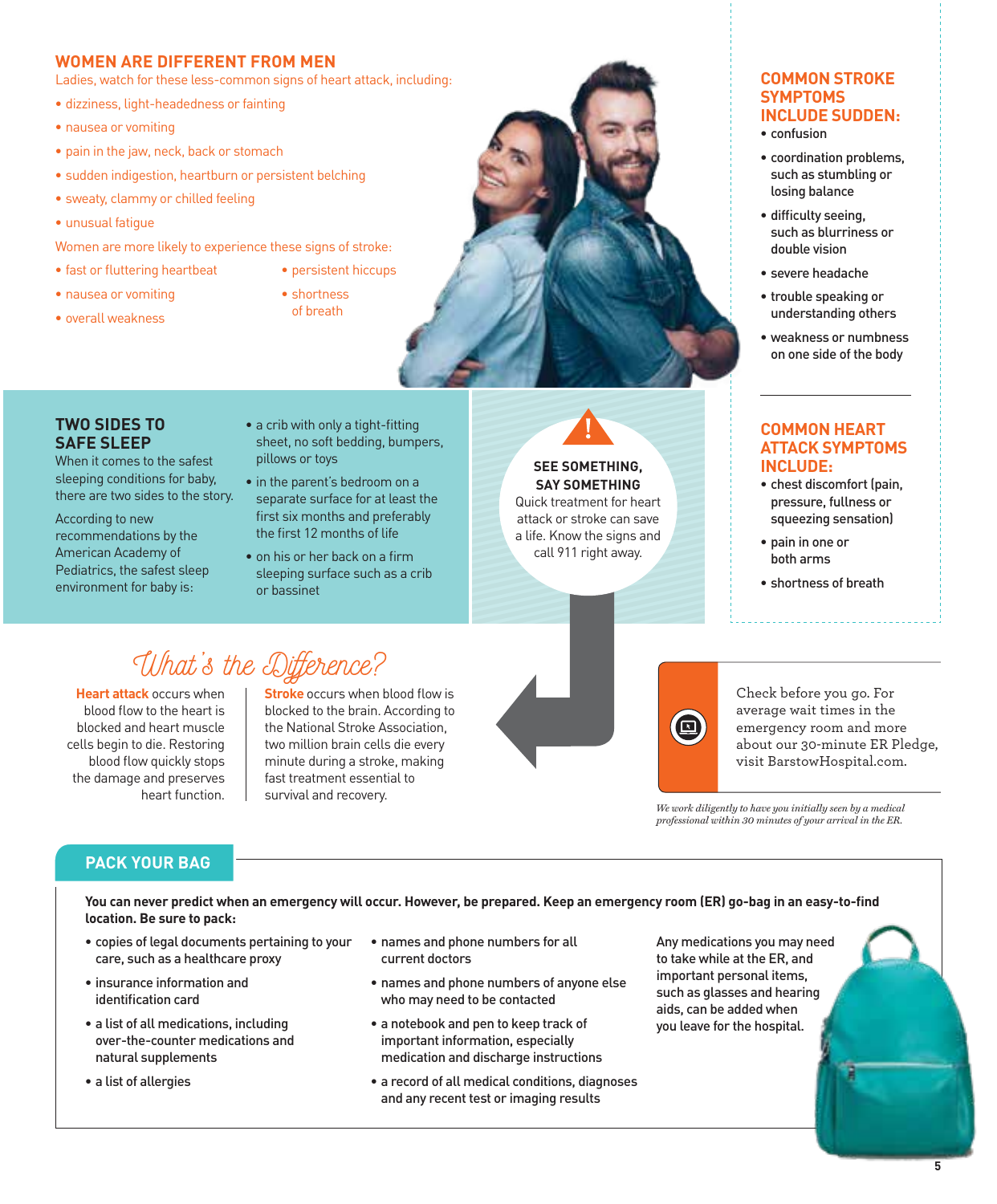# $=$  TO THE DOCTOR!

If a man in your life won't get to the doctor, don't give up.

There are countless important things to do every day, and getting to the doctor is one of them. Unfortunately, many men disagree and go years without a single visit to the doctor unless there is an immediate health problem that needs remedying.

Why should men see the doctor regularly, and what screenings should they undergo as they age?

#### **WHY IT'S HELPFUL**

Talking with a stranger isn't easy. Talking with a stranger about the most intimate aspects of your health is even harder. But when men refuse to visit a physician year after year, that's what they will be forced to do when facing a health issue too big to ignore.

Seeing a doctor regularly is also a great way for men to be proactive about their health.

With annual or semi-annual visits, men can learn about specific steps they can take to prevent potential health problems for which they might be at risk.

#### **SCREEN TIME**

There are certain screenings that help doctors detect diseases early, when they are in their most treatable forms. Screenings every man should undergo include:

- blood pressure (once every three to five years and then annually age 40 and older)
- blood sugar (once every three years after age 45)
- bone density (as your physician recommends after age 50)
- cholesterol (based on medical history and risk factors, at least every five years for adults age 20 and older)
- colon cancer (colonoscopy every 10 years starting at age 45)
- lung cancer (for smokers or former smokers)

New guidelines for prostate cancer screening in 2018 by the U.S. Preventive Services Task Force recommend men ages 55 to 69 have the discussion with their doctor about screening to determine if it's right for them.



Most of your recommended screenings can be performed locally at BCH's Diagnostic Imaging and Laboratory. Ask your primary care physician to refer you locally. To learn more, visit BarstowHospital.com and click "Services" and "Diagnostic Imaging" or "Laboratory Services."

#### **THE GENETICS OF HEALTH**

You can do a lot to improve your health. That's why you eat healthy foods and do your best to do aerobic activity at a moderate intensity for 150 minutes a week. Unfortunately, all your efforts could be hijacked by your genetics.

Ravindra Gautam, M.D., Internal Medicine Physician and independent member of the medical staff at Barstow Community Hospital, recommends understanding your family medical history to prepare for the same health issues in the future.

"To get the most useful information out of your family's medical history and avoid misunderstandings, work with your primary care physician," Dr. Gautam says. "Your doctor can help you better grasp the likelihood of genetic health risks and give you individualized ways to maintain your good health, despite your DNA."

*To find a primary care physician in Barstow, call Barstow Community Hospital's Find-a-Physician referral line at (760) 301-5693.*

INCREASE THE ODDS

**As many as one in five men go to the doctor because of the constant encouragement of a loved one.**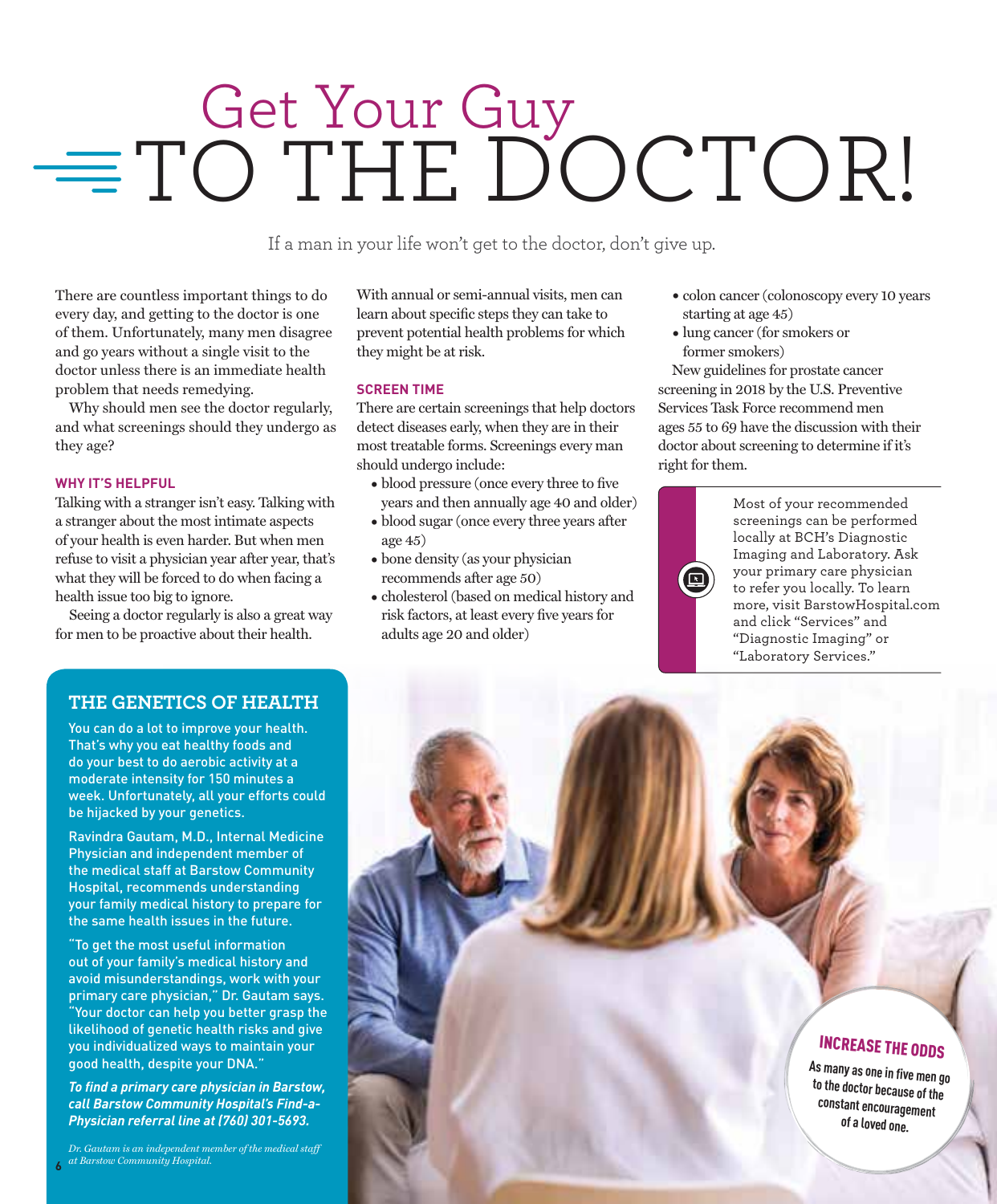## **YOUR LUNGS TRANSFORMATIONAL ORGANS:**

Air enters our lungs through the trachea.

**1.**

**3.**

Each lung has a branched structure that provides plenty of surface area for oxygen to be taken from air and carbon dioxide to be released back into the air . The small "cells" that form the branches are called alveoli. Each alveolus is wrapped with tiny blood vessels, and this is where the oxygen/carbon dioxide exchange takes place — in the hemoglobin of the red blood cells in these vessels.

How do we turn the air we breathe into the oxygen that powers our cells? Our lungs!

> Bronchi and bronchioles look like branches and twigs and carry air throughout the lungs.

**2.**

The movement of the diaphragm muscle works the lungs like a bellows, moving air in and out.

**The total absorptive surface area of the respiratory system including the lungs is between 70 to 100 square meters. That's as big as the floor space of a small house!**



If you need a pulmonologist, you may be referred to Barstow's only pulmonologist, Anurag Sahai, M.D. To schedule with a specialist in Barstow, call (760) 301-5693.

*Dr. Sahai is an independent member of the medical staff at Barstow Community Hospital.*

**4.**